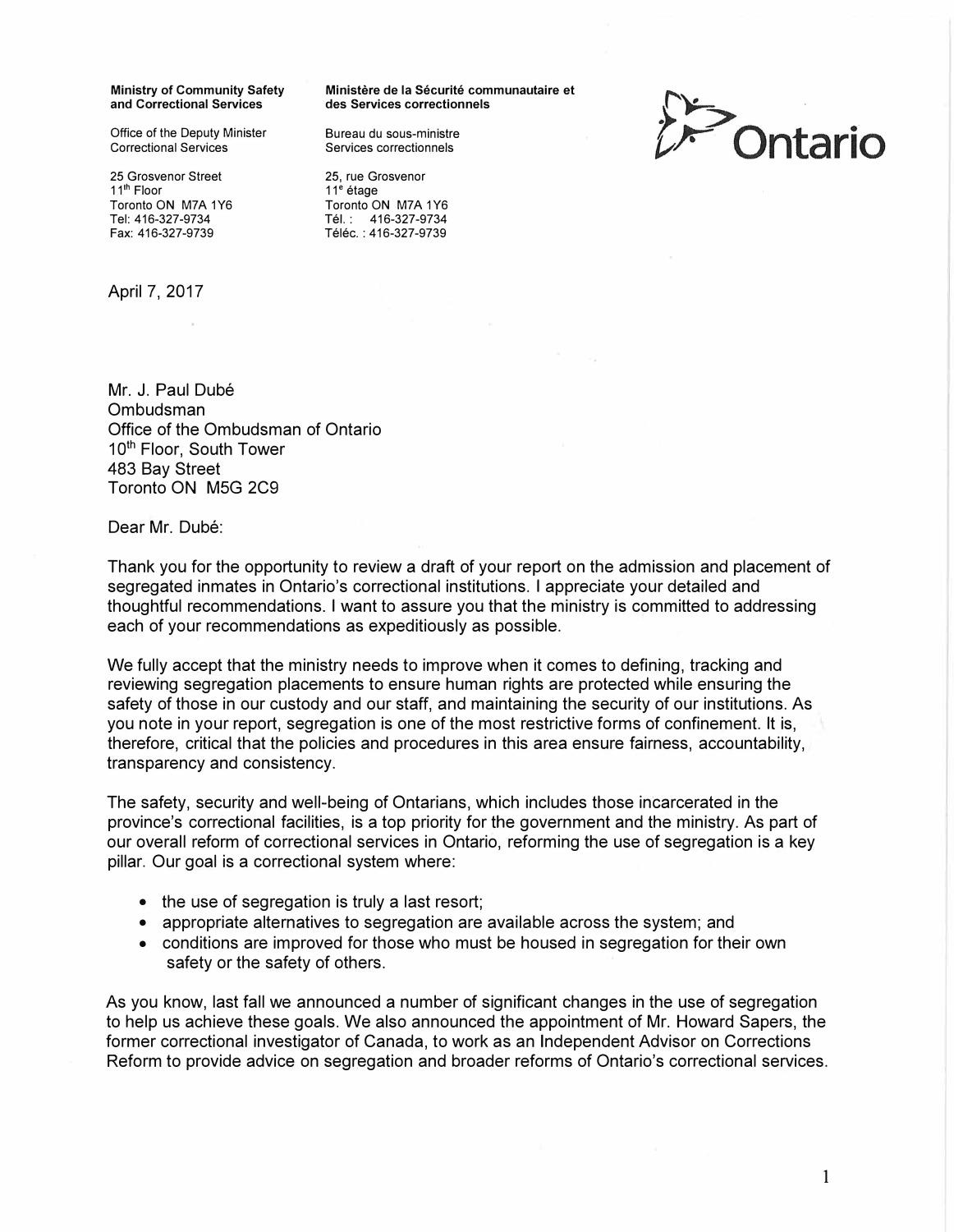Mr. J. Paul Dubé Page 2

Your report and recommendations complement the work planned and already underway, and will help guide us in key areas such as:

- clearly defining segregation based on conditions of confinement;
- ensuring appropriate and effective review mechanisms for those held in segregation;
- improving our policies and procedures on segregation;
- ensuring consistent implementation of policies and procedures across the system;
- modernizing our technology and improving reporting and analysis; and
- implementing robust oversight of the use of segregation.

While work is underway in all of these areas, I would like to highlight the ministry's work on Data Collection, Analytics and Management Reform. When completed, this will provide a solid foundation to ensure our reforms are supported by modern data collection and analysis systems that will automate and eliminate manual reporting processes and help ensure data quality. These improvements will support timely and effective decision-making resulting in better care for those in our custody.

I have attached a detailed initial response to each of your recommendations, and I have also asked my senior corrections officials to engage your office to establish an ongoing dialogue as we move forward on this important work. I will also formally report back to you on our progress every six months as you request.

Thank you again for the opportunity to respond to this thorough report. I look forward to working with you and your office as we move forward to reform Ontario's correctional system.

Sincerely,

 $M_{a}$  as  $C_{f}$ 

Matthew Torigian Deputy Minister Ministry of Community Safety and Correctional Services

Enclosure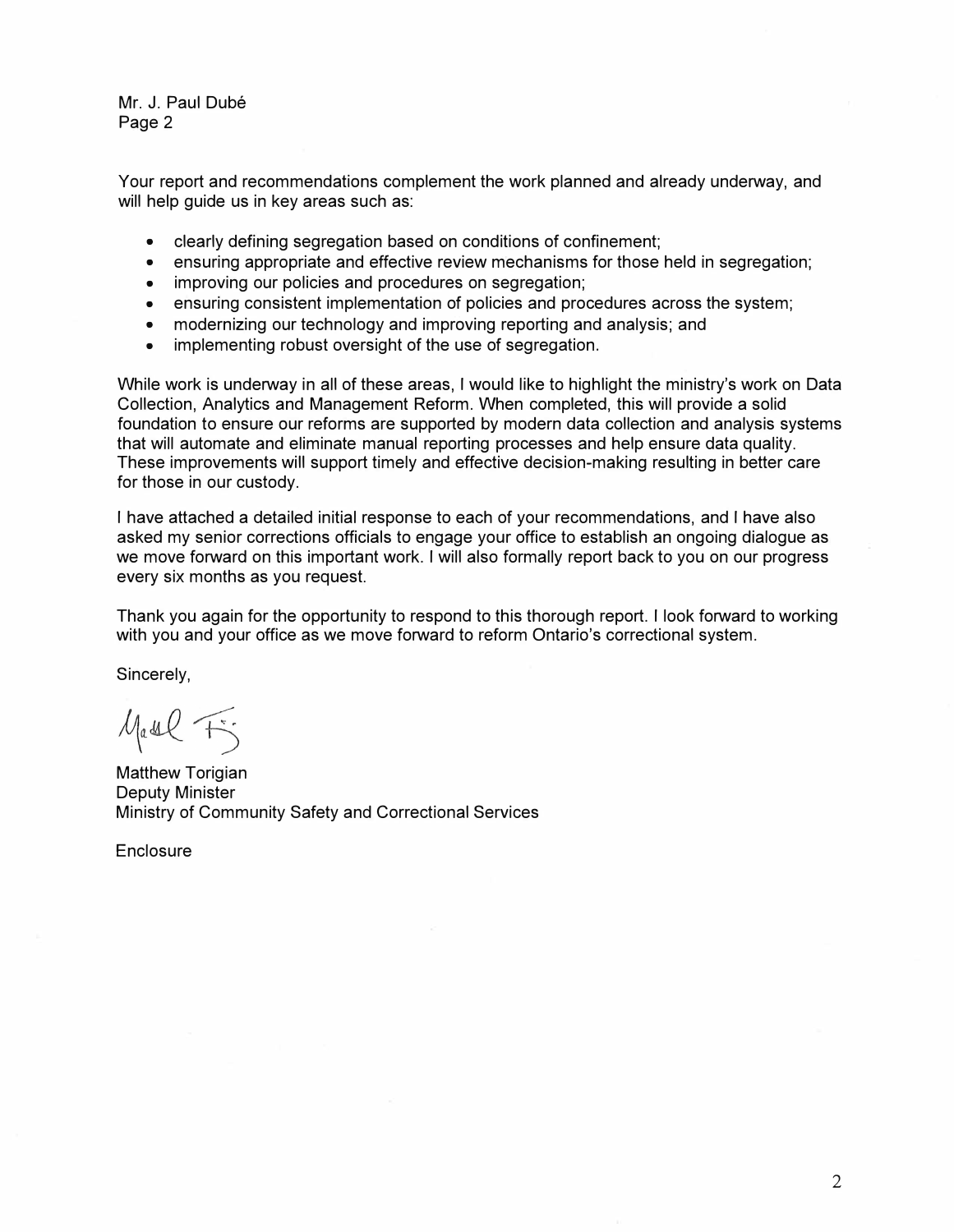| <b>Recommendations</b> |                                                                                                                                                                                                                                                                                                                                                                        | Response                                                                                                                                                                                                                                                                                                                                    |
|------------------------|------------------------------------------------------------------------------------------------------------------------------------------------------------------------------------------------------------------------------------------------------------------------------------------------------------------------------------------------------------------------|---------------------------------------------------------------------------------------------------------------------------------------------------------------------------------------------------------------------------------------------------------------------------------------------------------------------------------------------|
| 1.                     | The Ministry of Community Safety and Correctional Services should<br>revise the definition of segregation to ensure that is encompasses all<br>inmates who are held in segregation-like conditions. The revised<br>definitions should be in accordance with the international standards,<br>which define segregation as the physical isolation of individuals to their | The ministry accepts these recommendations and will implement<br>clear and accurate definitions of all placement types and capacities,<br>including segregation (administrative segregation and close<br>confinement), and applying them uniformly and consistently across<br>institutions. All elements of these recommendations are being |
| 2.                     | cells for 22 to 24 hours a day.<br>The Ministry's revised segregation definition should clearly indicate<br>whether confining a group of inmates to their cells (e.g. lockdowns)                                                                                                                                                                                       | considered as part of the Data Collection, Analytics, and Management<br>Reform (DCAMR <sup>1</sup> ).                                                                                                                                                                                                                                       |
| 3.                     | comes within the definition.<br>The Ministry of Community Safety and Correctional Services should                                                                                                                                                                                                                                                                      | Revised definitions will be used as a foundation for new automated<br>methods to capture capacity and utilization data, and for reporting.                                                                                                                                                                                                  |
|                        | clearly define what constitutes a break from segregation for the                                                                                                                                                                                                                                                                                                       |                                                                                                                                                                                                                                                                                                                                             |
|                        | purposes of determining whether a segregation placement is<br>continuous.                                                                                                                                                                                                                                                                                              | The development of a streamlined, stand-alone segregation policy is<br>underway.                                                                                                                                                                                                                                                            |
| 4.                     | The Ministry of Community Safety and Correctional Services should<br>consult with frontline correctional staff to ensure that any proposed<br>definition can be easily, accurately, and consistently applied at<br>Ontario's various correctional facilities.                                                                                                          | The ministry's work on a revised definition of segregation has included<br>input from subject matter experts and senior representatives from the<br>ministry, and has taken national and international jurisdictional scan                                                                                                                  |
| 5.                     | Correctional officials from all organizational levels should receive<br>training regarding the revised definition for segregation. This training<br>should include examples of how the definition applies to different<br>factual scenarios that commonly occur in correctional facilities.                                                                            | information into account. Further consultations with front line staff,<br>including training/guidance on application of new definitions, will<br>occur as definitions are refined.                                                                                                                                                          |
| 7.                     | The Ministry of Community Safety and Correctional Services should                                                                                                                                                                                                                                                                                                      | In addition, the independent reviewer's interim report will provide                                                                                                                                                                                                                                                                         |
|                        | implement a revised definition of segregation as soon as possible, and<br>no later than six months after receiving this report.                                                                                                                                                                                                                                        | additional guidance on our next steps. We expect to provide your<br>office with a more thorough timeline of our work at the six month<br>report back.                                                                                                                                                                                       |

<sup>&</sup>lt;sup>1</sup> Data Collection, Analytics and Management Reform seeks to identify and implement modern data collection, management and analysis systems that will automate and in some cases eliminate manual processes, ensure data quality, and provide the reporting and analysis needed to support timely and effective decisions.

 $\overline{\phantom{a}}$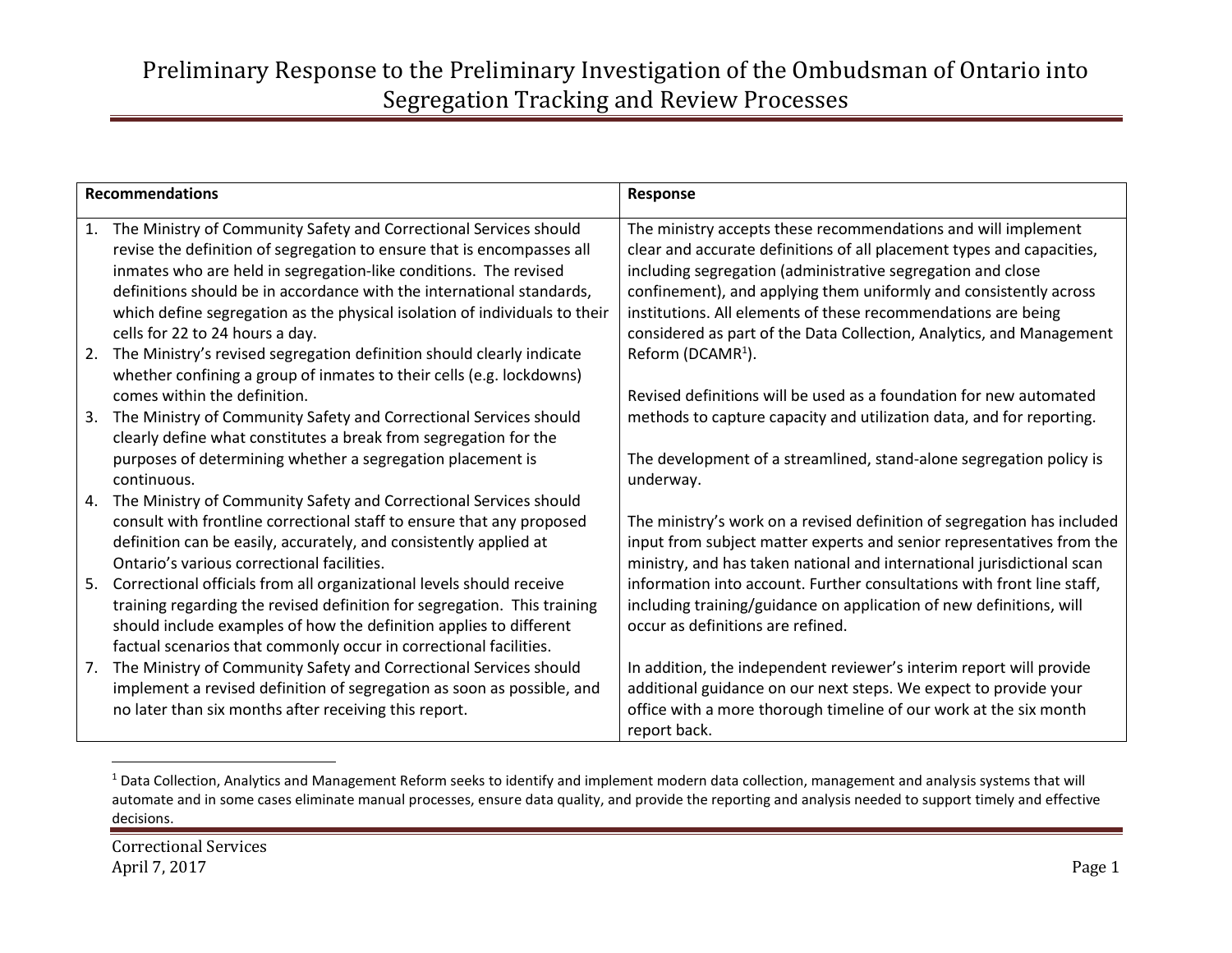|    | <b>Recommendations</b>                                                                                                                                                                                                                                                                                                                                                                                   | Response                                                                                                                                                                                                                                                                                                                                                |
|----|----------------------------------------------------------------------------------------------------------------------------------------------------------------------------------------------------------------------------------------------------------------------------------------------------------------------------------------------------------------------------------------------------------|---------------------------------------------------------------------------------------------------------------------------------------------------------------------------------------------------------------------------------------------------------------------------------------------------------------------------------------------------------|
|    |                                                                                                                                                                                                                                                                                                                                                                                                          |                                                                                                                                                                                                                                                                                                                                                         |
| 6. | The Ministry of Community Safety and Correctional Services should<br>codify the revised segregation definition in the Ministry of Correctional<br>Services Act or its regulation. Additional interpretative guidance                                                                                                                                                                                     | The ministry accepts this recommendation and is examining legislative<br>options as part of overall Corrections reform.                                                                                                                                                                                                                                 |
|    | regarding the application of the definition should be set out in a<br>separate segregation policy.                                                                                                                                                                                                                                                                                                       | The development of a streamlined, stand-alone segregation policy is<br>underway.                                                                                                                                                                                                                                                                        |
|    |                                                                                                                                                                                                                                                                                                                                                                                                          | In addition, the independent reviewer's interim report will provide<br>additional guidance on our next steps. We expect to provide your<br>office with a more thorough timeline of our work at the six month<br>report back.                                                                                                                            |
| 8. | The Ministry of Community Safety and Correctional Services should<br>ensure that correctional staff have sufficient resources, including<br>access to computers and time during their shifts, to record changes in<br>an inmate's placement as they occur or as soon as practicable.                                                                                                                     | The ministry accepts these recommendations and is committed to<br>ensuring correctional staff have appropriate technology, sufficient<br>resources, and adequate training to track and manage segregation<br>placements.                                                                                                                                |
| 9. | The Ministry of Community Safety and Correctional Services should<br>research technological solutions that would streamline or automate<br>tracking inmate movement and reduce the possibility of human error,<br>with the goal of implementing a solution within the next 12 months.                                                                                                                    | In December 2016, an additional 239 staff resources were announced<br>to help reduce the use of segregation and assist in its management.<br>As part of DCAMR, all institutions are required to record segregation                                                                                                                                      |
|    | 10. The Ministry of Community Safety and Correctional Services should<br>develop policies and provide training on how to accurately and<br>consistently record information necessary to track segregation<br>placements. The training should emphasize the importance of this<br>information and explain how it is used by corrections managers and<br>senior Ministry staff during segregation reviews. | placements and movements electronically in the OTIS Care in<br>Placement (CIP) screen <sup>2</sup> as of January 2017. These changes will<br>improve the recording and tracking of inmate segregation movements<br>and reduce human error. A user guide was developed to support the<br>implementation of the CIP screen, and it is in use system-wide. |

<sup>&</sup>lt;sup>2</sup> The Care in Placement screen in OTIS is a newly implemented function that enables the effective tracking of segregation placements and movement. It allows the recording of details including length of segregation, reason for segregation, required review dates, etc. The intent of the DCAMR is to use the Care in Placement screen to track all movement within the institution, regardless of conditions of confinement

 $\overline{\phantom{a}}$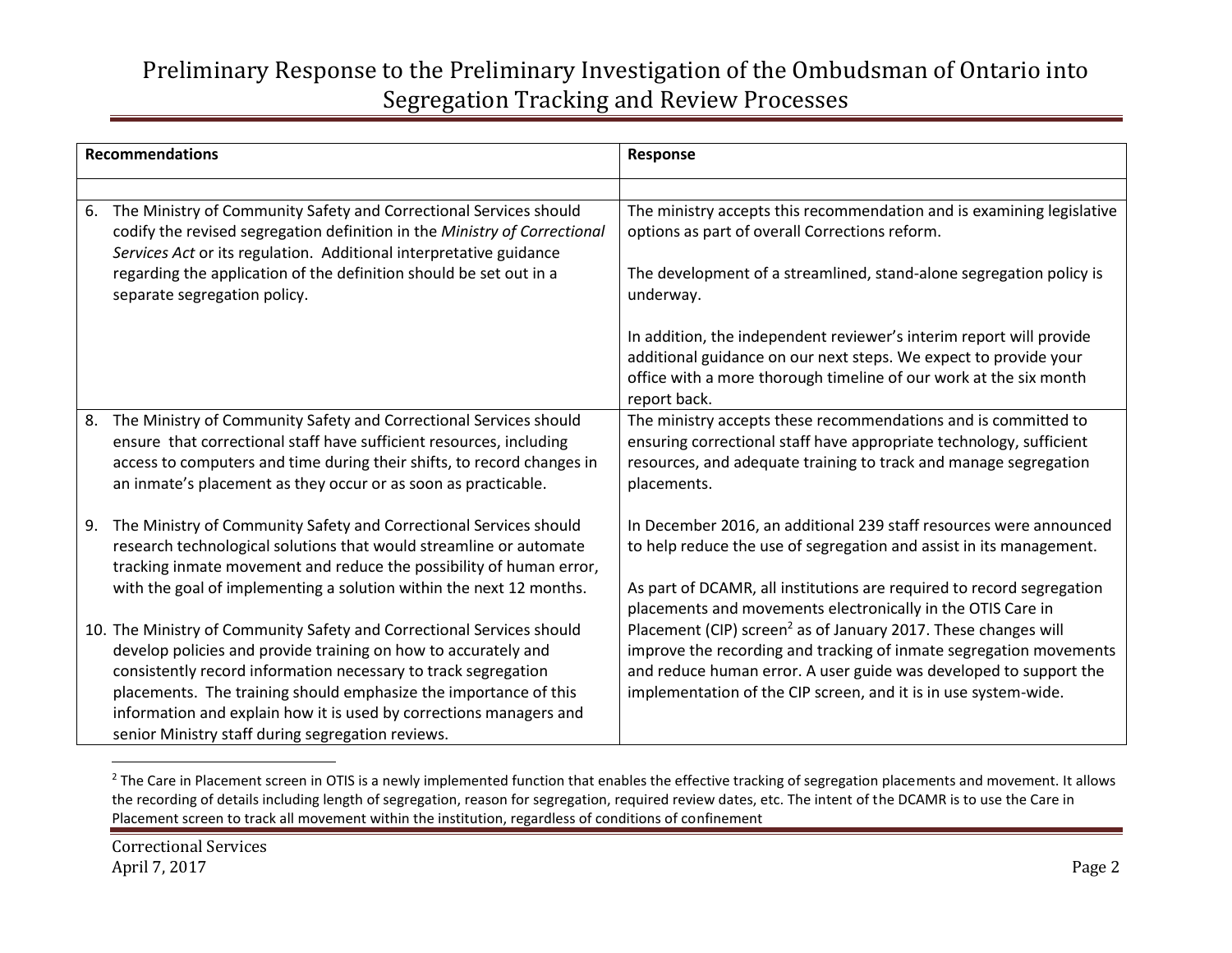| <b>Recommendations</b>                                                                                                                                                                                                                                                                                                                                                                                                 | Response                                                                                                                                                                                                                                                                                                                                                                                                                                                                                                                                                                                                                                                            |
|------------------------------------------------------------------------------------------------------------------------------------------------------------------------------------------------------------------------------------------------------------------------------------------------------------------------------------------------------------------------------------------------------------------------|---------------------------------------------------------------------------------------------------------------------------------------------------------------------------------------------------------------------------------------------------------------------------------------------------------------------------------------------------------------------------------------------------------------------------------------------------------------------------------------------------------------------------------------------------------------------------------------------------------------------------------------------------------------------|
| 16. The Ministry of Community Safety and Correctional Services should<br>develop policies regarding the use of the Care in Placement tool to<br>ensure frontline staff know who is responsible for inputting data and<br>when this must be completed. The Ministry should also ensure that<br>staff have sufficient resources - access to computers and time during<br>their shift - to enter the information in OTIS. | Additional technology will be required to achieve this<br>recommendation, so that inmate movement can be tracked in real<br>time. Options are being explored as part of DCAMR.<br>The development of a streamlined, stand-alone segregation policy<br>and corresponding procedure is underway. This policy will include the<br>requirement that all information be recorded accurately and<br>consistently. Real-time data analytics will help the ministry measure<br>compliance and identify non-compliance immediately.<br>A training plan will be developed as part of implementation.<br>More details on the ongoing implementation, including timelines, will |
|                                                                                                                                                                                                                                                                                                                                                                                                                        | be provided at the six month report back.                                                                                                                                                                                                                                                                                                                                                                                                                                                                                                                                                                                                                           |
| 11. The Ministry of Community Safety and Correctional Services should<br>review its existing methods for capturing segregation data and, where<br>possible, eliminate duplication.                                                                                                                                                                                                                                     | The ministry accepts these recommendations and is committed to<br>eliminating duplication in the management of segregation data as part<br>of DCAMR and broader Corrections reform.                                                                                                                                                                                                                                                                                                                                                                                                                                                                                 |
| 14. The Ministry of Community Safety and Correctional Services should<br>increase the functionality of the OTIS Care in Placement tool so that it<br>automatically calculates when segregation reviews need to be<br>completed for each inmate.<br>15. The computer system (OTIS) should provide frontline correctional staff                                                                                          | This work relies on the implementation of a modern data collection<br>and management system. Once this system is in place, work can begin<br>on addressing gaps and eliminating redundancy, and improving<br>compliance monitoring.                                                                                                                                                                                                                                                                                                                                                                                                                                 |
| and facility managers with automated notifications of any reviews that<br>must be completed.                                                                                                                                                                                                                                                                                                                           | Efforts are underway to increase the functionality of the Care in                                                                                                                                                                                                                                                                                                                                                                                                                                                                                                                                                                                                   |
| 26. The Ministry of Community Safety and Correctional Services should<br>consider integrating the Segregation Decision/Review form process<br>into the Care in Placement screen workflow to streamline reporting<br>and eliminate duplication. The Ministry should also examine how to<br>integrate other segregation-related documentation into this portion of<br>OTIS.                                              | Placement function in OTIS in order to eliminate manual Daily<br>Segregation Reports. We are validating data integrity by identifying<br>discrepancies between the two methods of data collection.                                                                                                                                                                                                                                                                                                                                                                                                                                                                  |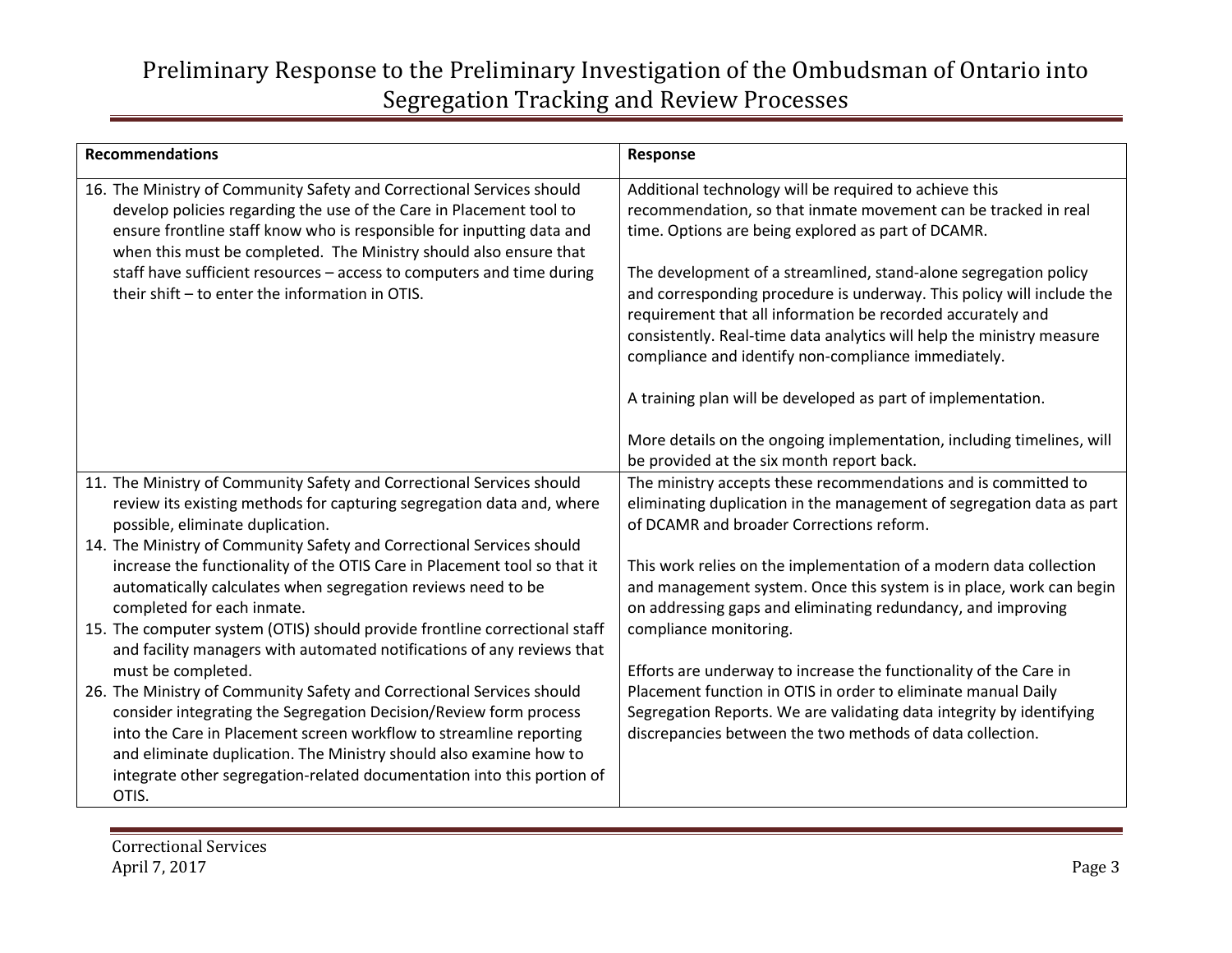| <b>Recommendations</b>                                                                                                                                                                                                                                                                       | Response                                                                                                                                                                                                                               |
|----------------------------------------------------------------------------------------------------------------------------------------------------------------------------------------------------------------------------------------------------------------------------------------------|----------------------------------------------------------------------------------------------------------------------------------------------------------------------------------------------------------------------------------------|
|                                                                                                                                                                                                                                                                                              | Further opportunities for automating manual processes are now being<br>explored as a priority, e.g. integrating/interfacing Segregation<br>Decision/Review forms into OTIS Care in Placement.                                          |
|                                                                                                                                                                                                                                                                                              | The ministry will integrate the segregation review process into the<br>workflow.                                                                                                                                                       |
|                                                                                                                                                                                                                                                                                              | The ministry will increase the functionality of Care in Placement. Work<br>is underway as part of DCAMR to identify all necessary changes to the<br>CIP screen for ease of use and accuracy of data entry.                             |
| 12. The Ministry of Community Safety and Correctional Services should<br>develop a standard method to accurately track the total number of<br>consecutive days that an inmate spends in segregation for inmates who<br>are transferred between correctional facilities. Staff should receive | The ministry accepts these recommendations and will ensure the<br>accurate tracking of the total number of days spent in segregation<br>over time and across institutions.                                                             |
| training on the new procedure and the Ministry should revise its policy<br>to reflect the revised practice.                                                                                                                                                                                  | The use of the Care in Placement screen and the Active Segregation<br>Report (currently in prototype) provides a standardized method for                                                                                               |
| 13. The Ministry of Community Safety and Correctional Services should<br>ensure that it has a standardized method for accurately tracking and<br>reporting on inmates who spend 60 days in segregation over a 365-day<br>period.                                                             | reporting on the number of consecutive days and aggregate days<br>spent in segregation for each inmate. This will include a standardized<br>method for reporting on inmates who spend 60 days in segregation<br>over a 365-day period. |
|                                                                                                                                                                                                                                                                                              | A user guide was developed to support the implementation of the CIP<br>screen. A training plan will be developed as part of implementation<br>and revised policies will reflect new practices.                                         |
| 17. The Ministry of Community Safety and Correctional Services should<br>regularly audit data entered in the OTIS Care in Placement tool to                                                                                                                                                  | The ministry accepts that the ministry needs to do better when it<br>comes to defining, tracking, and reviewing segregation placements to                                                                                              |
| ensure its accuracy and integrity.<br>20. The Ministry of Community Safety and Correctional Services should<br>create a permanent data management and reporting team and ensure                                                                                                              | ensure human rights are protected while ensuring the safety of those<br>in our custody and our staff, and maintaining the security of our<br>institutions.                                                                             |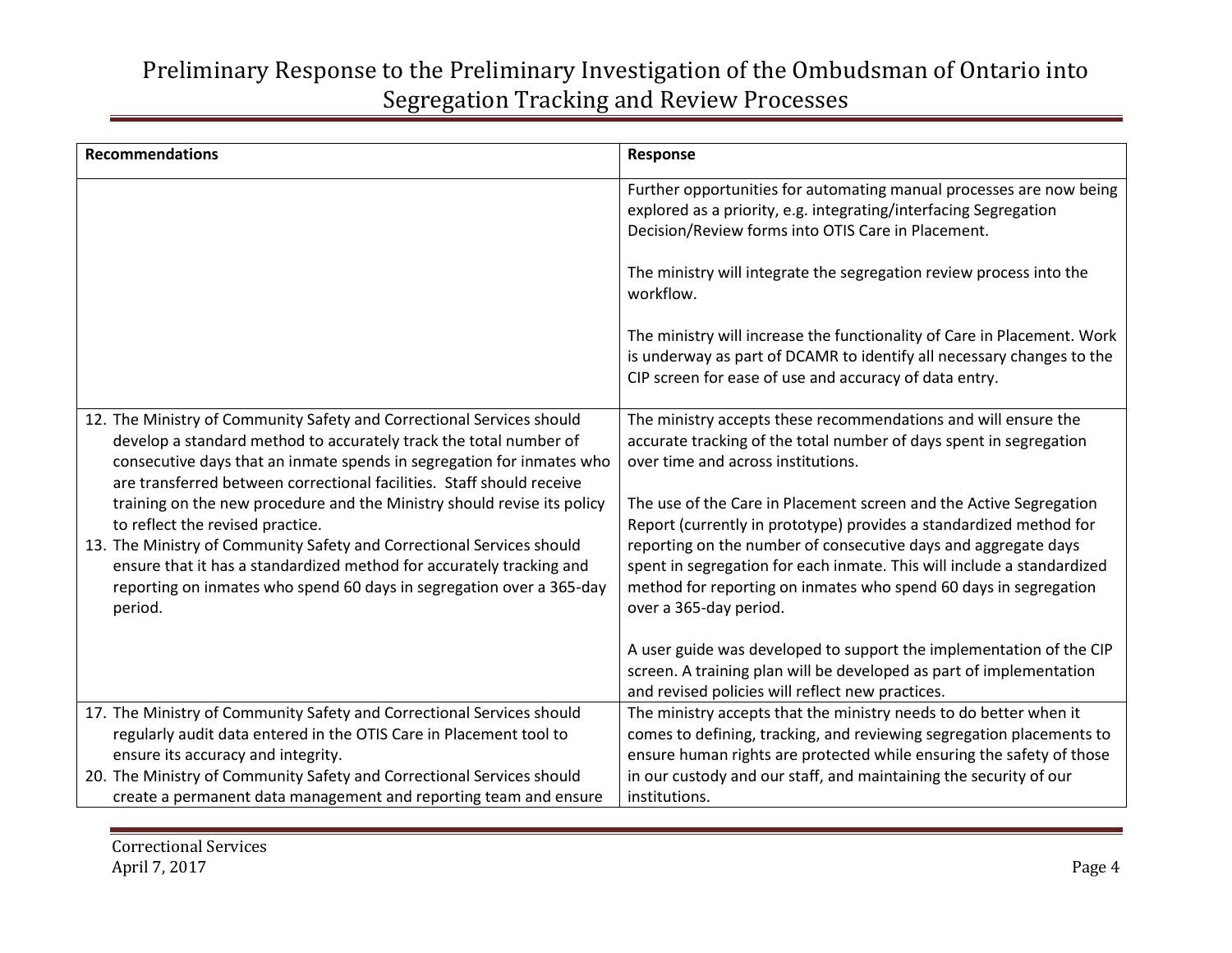| <b>Recommendations</b>                                                                                                                                                                                                                                                                                                                                                 | Response                                                                                                                                                                                                                                                                                                                                                                                                                                                                                                                    |
|------------------------------------------------------------------------------------------------------------------------------------------------------------------------------------------------------------------------------------------------------------------------------------------------------------------------------------------------------------------------|-----------------------------------------------------------------------------------------------------------------------------------------------------------------------------------------------------------------------------------------------------------------------------------------------------------------------------------------------------------------------------------------------------------------------------------------------------------------------------------------------------------------------------|
| it is sufficiently resourced. This team should be included in discussions<br>about policy changes that could affect segregation data collection or<br>statistical reporting.                                                                                                                                                                                           | The ministry validates data entered in OTIS Care in Placement daily.<br>This includes working directly with institutions to reconcile<br>inconsistencies/inaccuracies.<br>The ministry has begun recruitment for a permanent unit to build<br>capacity for ongoing data quality management. Part of the mandate<br>of this unit will be to audit data for accuracy. The unit will be in place<br>by the end of 2017.<br>The reporting outputs from this team will directly inform ongoing<br>policy development/refinement. |
| 18. The Ministry of Community Safety and Correctional Services should, on<br>an expedited basis, give frontline staff and corrections managers access<br>to view portions of the Active Segregation Report and exception<br>reports related to their facility. The Ministry should provide training to<br>these individuals about how to use and interpret the report. | The Active Segregation Report remains in prototype while the ministry<br>validates the data.<br>Corrections managers will have access to the Active Segregation<br>Report and exception reports and these reports will be shared with<br>correctional staff as required to carry out their duties.<br>A training/communication plan will be developed in advance of<br>delivery/distribution of the report.                                                                                                                 |
| 19. The Ministry of Community Safety and Correctional Services should<br>make segregation data available to the public in an anonymized form<br>on an ongoing basis as part of the province's open data initiative.                                                                                                                                                    | The ministry accepts this recommendation and, as part of the open<br>government initiative, the ministry will provide this data set online to<br>increase transparency and accountability as part of its work to make<br>corrections data available to the public.                                                                                                                                                                                                                                                          |
| 21. The Ministry of Community Safety and Correctional Services should<br>collect information on:                                                                                                                                                                                                                                                                       | The Ministry accepts this recommendation.                                                                                                                                                                                                                                                                                                                                                                                                                                                                                   |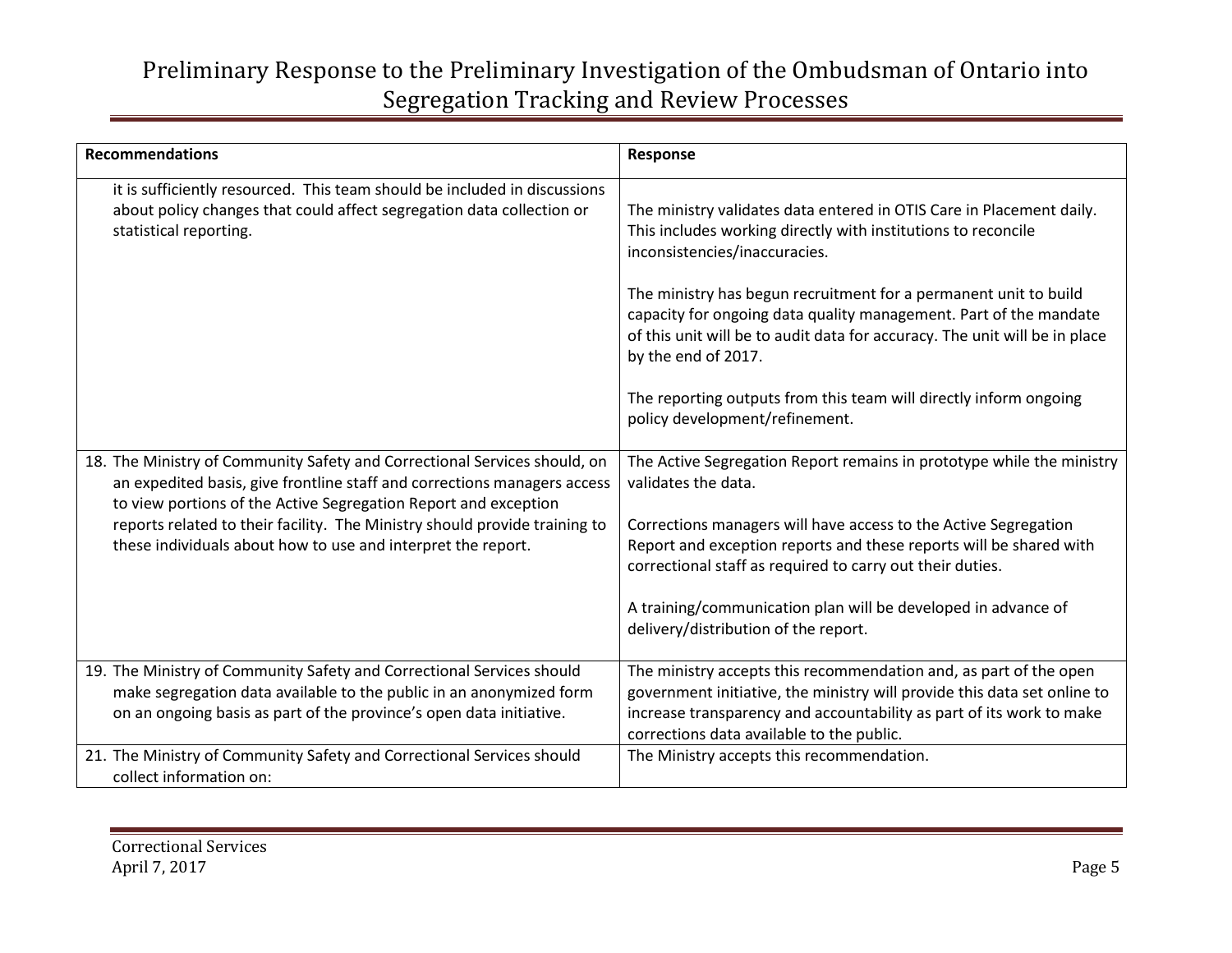| <b>Recommendations</b>                                                                                                                                                                                                                                                                                                                                                                                                                                                                                                                                                                                              | Response                                                                                                                                                                                                                                                                                                                                                                                                                                                                                               |
|---------------------------------------------------------------------------------------------------------------------------------------------------------------------------------------------------------------------------------------------------------------------------------------------------------------------------------------------------------------------------------------------------------------------------------------------------------------------------------------------------------------------------------------------------------------------------------------------------------------------|--------------------------------------------------------------------------------------------------------------------------------------------------------------------------------------------------------------------------------------------------------------------------------------------------------------------------------------------------------------------------------------------------------------------------------------------------------------------------------------------------------|
| whether segregated inmates have mental health or<br>developmental disabilities or other Human Rights Code-related<br>needs;<br>when inmates have last met with a health care professional;<br>and<br>whether there is a care or treatment plan for the inmate.                                                                                                                                                                                                                                                                                                                                                      | This information is recorded through various mechanisms (e.g.<br>individual health care records and inmate files).<br>The ministry will centralize collection of this (and other) information,<br>through:<br>DCAMR's work to track accommodations and integrate<br>$\bullet$<br>segregation processes,<br>A case management framework for segregated inmates.<br>$\bullet$<br>Work to achieve this is occurring now, with case management<br>operational in Fall 2017.                                |
| 22. The Ministry of Community Safety and Correctional Services should<br>collect and analyze statistics about the use of segregation across<br>facilities and amongst various inmate populations. This data should<br>include information about the inmate's gender, race, mental health<br>status, aboriginal status, and other relevant personal factors, as well as<br>instances of self-harm, increased medical treatment, hospitalization,<br>and deaths occurring during segregation. The results of this analysis, as<br>well as the underlying data, should be reported publicly and on an<br>annual basis. | The Ministry accepts this recommendation and will work in<br>consultation with MCSCS' Human Rights plan, ARD, MSW, MOHLTC<br>and the Ontario Human Rights Commission to proceed with the<br>collection of statistics by Human Rights Code protected data.<br>All collection of personal data is dependent on self-identification and<br>the willingness of clients to share personal information.<br>All work will take privacy legislation into account.<br>A standard form/script will be developed. |
| 23. The Ministry of Community Safety and Correctional Services should<br>develop a plan to implement the December 2015 recommendations of<br>the Correctional Services Oversight and Investigations unit regarding<br>the need to provide clearer reasoning and more fully documented<br>decision-making during the Segregation Decision/Review process.                                                                                                                                                                                                                                                            | The ministry recognizes the need for clearer reasoning and more fully<br>documented decision-making during segregation reviews.<br>Five of 10 CSOI 2015 recommendations have been implemented, and<br>others will be considered for implementation. We will report on<br>progress this Fall.                                                                                                                                                                                                           |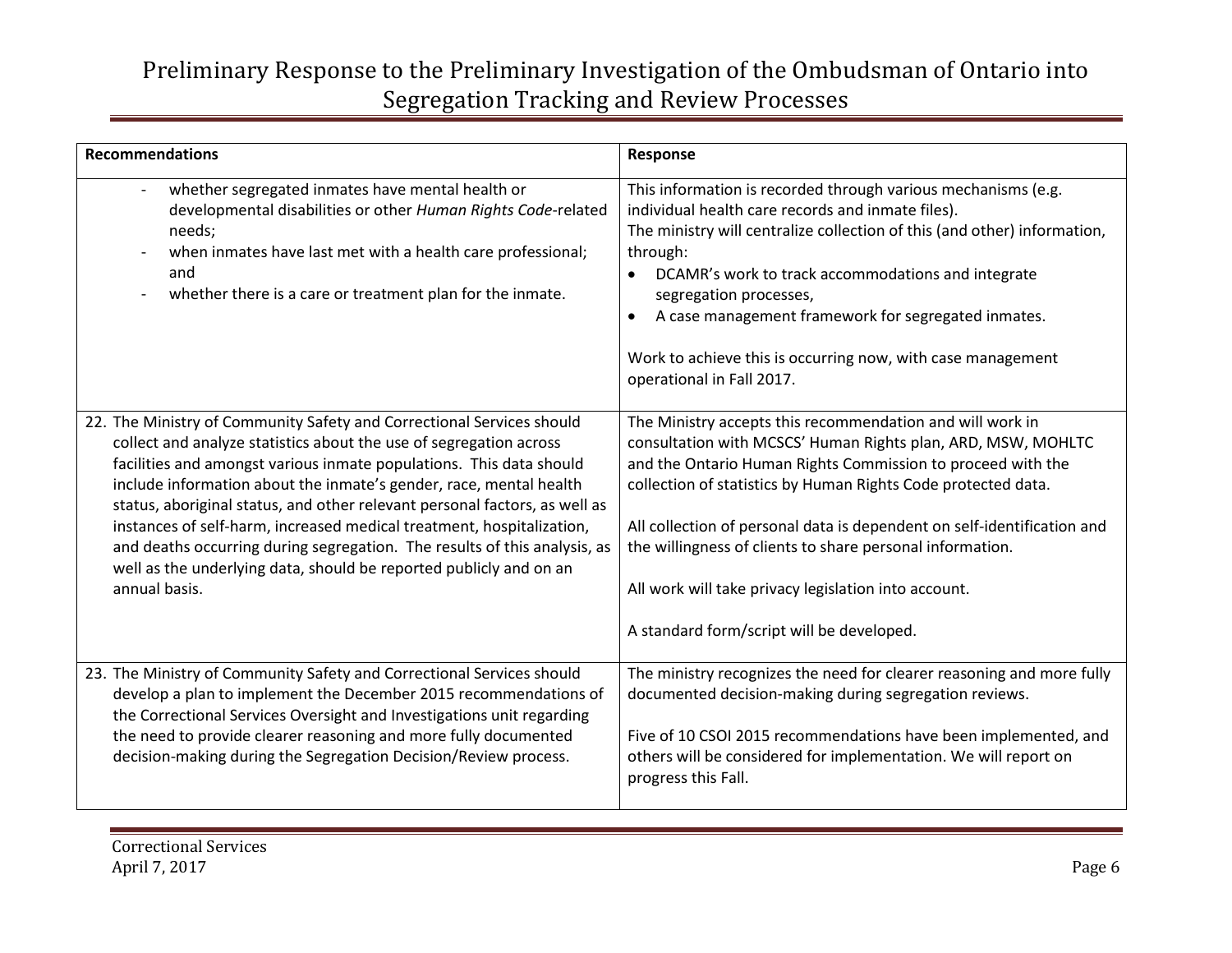| <b>Recommendations</b> |                                                                                                                                                                                                                                                                                                                                                                                                                                                                                                                                                                                                           | Response                                                                                                                                                                                                                                                                                                                                                                                                                                                                                                                                          |
|------------------------|-----------------------------------------------------------------------------------------------------------------------------------------------------------------------------------------------------------------------------------------------------------------------------------------------------------------------------------------------------------------------------------------------------------------------------------------------------------------------------------------------------------------------------------------------------------------------------------------------------------|---------------------------------------------------------------------------------------------------------------------------------------------------------------------------------------------------------------------------------------------------------------------------------------------------------------------------------------------------------------------------------------------------------------------------------------------------------------------------------------------------------------------------------------------------|
| i.                     | There is a need for improved documentation at the initial stage of<br>the Segregation Decision / Review process. Specifically, clearer<br>reasoning and more fully documented decision-making should be<br>observed from a review of the decision and review documents.                                                                                                                                                                                                                                                                                                                                   | Manual processes are being automated as part of DCAMR to enhance<br>documentation accuracy, e.g. integrating/interfacing Segregation<br>Decision/Review forms into OTIS Care in Placement.<br>The development plan for enhanced training will be ready in 6<br>months.                                                                                                                                                                                                                                                                            |
| ii.                    | Additional training or guidance should be provided to managers<br>making segregation decisions. Such training or guidance should<br>include an emphasis on clear decision-making in the special<br>management inmate's context.                                                                                                                                                                                                                                                                                                                                                                           | The development plan for enhanced training will be ready in 6<br>months.                                                                                                                                                                                                                                                                                                                                                                                                                                                                          |
| iii.                   | The obligation to provide an inmate with an opportunity to make a<br>written or oral submission on their segregation placement remains<br>in the September 2015 update of the Placement of Special<br>Management Inmates policy.<br>Correctional staff should be advised that an inmate may request to<br>provide both a written and oral submission on their segregation<br>placement and staff are obliged to accept both. Documenting each<br>opportunity to make a submission is helpful in tracking when these<br>opportunities are provided and ensuring they are provided at the<br>correct times. | Complete- Policy Revision launched September 2015.<br>As per the Placement of Special Management Inmates policy, an<br>inmate in segregation is given an opportunity to offer information<br>either in person or in writing during the initial 24 hour review, after 5<br>days in segregation, and every 30 days thereafter. Inmates can choose<br>to make a submission at any time while housed in segregation.<br>The offering of an opportunity for inmates to make such submissions<br>is documented on the Segregation Decision/Review Form. |
| iv.                    | Institutions should leverage all available scheduling options<br>including Microsoft Office calendars, day timers or Tickler systems<br>(date labelled folders) to ensure segregation reviews are not<br>missed. During the review, Compliance officers were made aware<br>of a Microsoft Access database created at a provincial institution to<br>track all inmates in segregation and the status of their reviews.                                                                                                                                                                                     | Manual processes are being automated as part of DCAMR to improve<br>tracking and reviewing of segregation placements, such as<br>integrating/interfacing Segregation Decision/Review forms into OTIS<br>Care in Placement that will include automatically notifying managers<br>of every upcoming deadline for completing segregation reviews.                                                                                                                                                                                                    |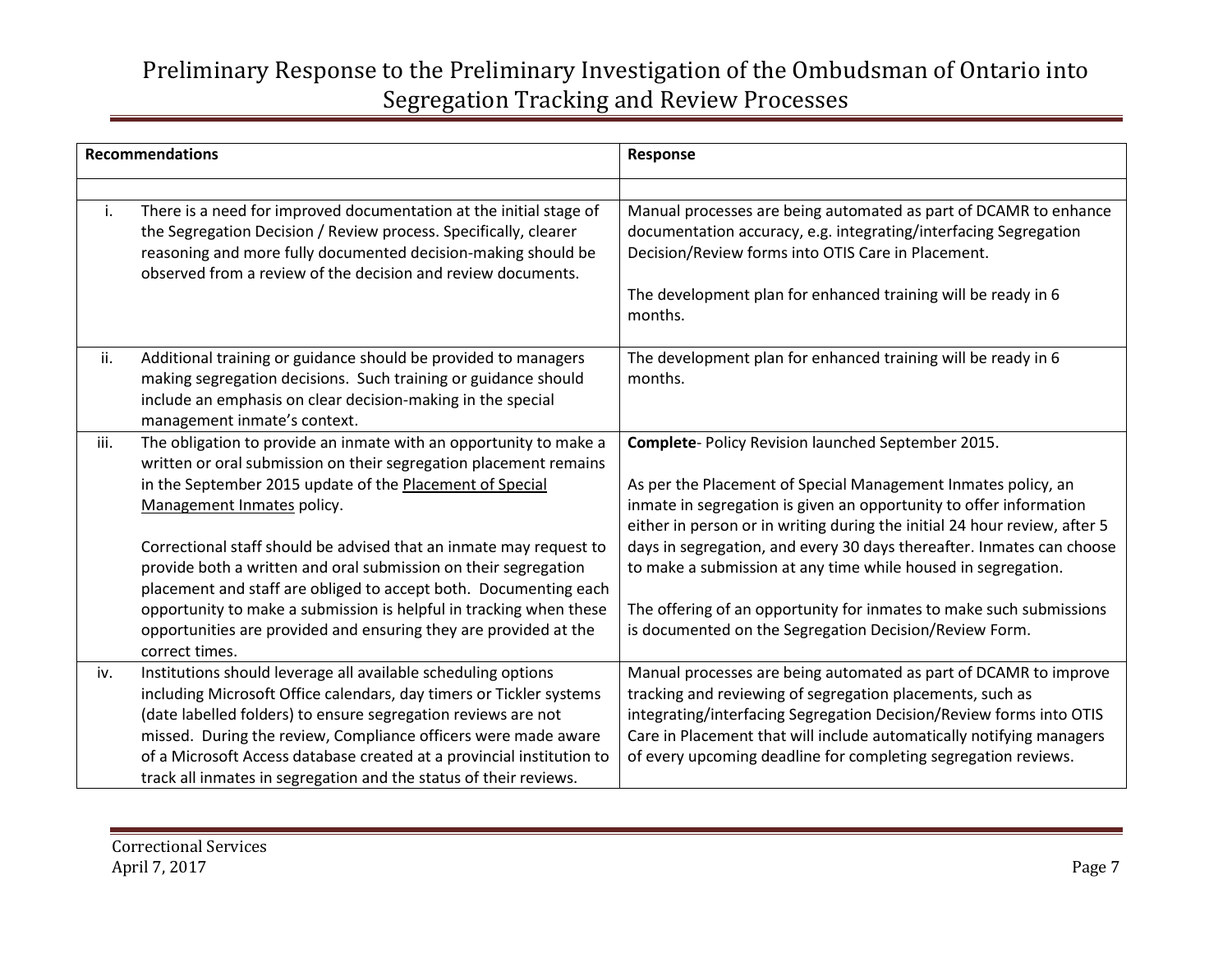| <b>Recommendations</b> |                                                                                                                                                                                                                                                                                                                                                                                        | Response                                                                                                                                                                                                                                                                                                                                                                                                                                                                                                                      |
|------------------------|----------------------------------------------------------------------------------------------------------------------------------------------------------------------------------------------------------------------------------------------------------------------------------------------------------------------------------------------------------------------------------------|-------------------------------------------------------------------------------------------------------------------------------------------------------------------------------------------------------------------------------------------------------------------------------------------------------------------------------------------------------------------------------------------------------------------------------------------------------------------------------------------------------------------------------|
| v.                     | Compliance Officers were made aware that some 5-day reviews<br>were incomplete due to a manager's absence. To avoid a<br>manager's absence from preventing completion of segregation<br>reviews, alternate correctional managers should be designated at<br>each institution to complete 5-day reviews in the event another<br>manager cannot complete the review.                     | The ministry is deploying additional dedicated segregation managers<br>to seven institutions with the highest number of segregation clients.<br>For institutions that did not receive dedicated managers, plans are<br>being implemented to ensure reviews are completed. This includes<br>putting a structured local Segregation Review Committee in place and<br>using case management methods to supervise segregated clients.<br>Reviews are managed at the local level to ensure staff absences are<br>properly managed. |
| vi.                    | The update to the Placement of Special Management Inmates<br>policy includes a more explicit direction to consider alternatives to<br>segregation before its implementation. This includes an obligation<br>to accommodate inmates up to the point of undue hardship where<br>Human Rights Code- related factors are present.                                                          | Complete - Policy revision launched in September 2015.<br>The use of the Care in Placement screen has allowed for the recording<br>of segregation data to be shared more easily. Efforts are underway to<br>further increase the functionality of the CIP screen.                                                                                                                                                                                                                                                             |
|                        | Information sharing between institutional departments,<br>institutions, and across regions should be encouraged. This will<br>ensure all alternatives to segregation can be explored and any<br>necessary accommodations can be made. In addition, improved<br>information sharing will prevent the loss of segregation<br>documentation for inmates transferred between institutions. | The development plan for enhanced training will be ready in 6<br>months.                                                                                                                                                                                                                                                                                                                                                                                                                                                      |
| vii.                   | Cases where healthcare and segregation areas of the institution<br>provided conflicting reports on the reason for segregation<br>highlighted the need for enhanced communication between these<br>departments.                                                                                                                                                                         | <b>Complete</b> $-$ A staff member from the healthcare area is now a<br>mandatory member of the weekly Segregation Review Committees<br>since Fall 2016.                                                                                                                                                                                                                                                                                                                                                                      |
|                        | The need for enhanced communication is even more important in<br>light of the elevated obligations in the updated Placement of                                                                                                                                                                                                                                                         | The development plan for enhanced training will be ready in 6<br>months.                                                                                                                                                                                                                                                                                                                                                                                                                                                      |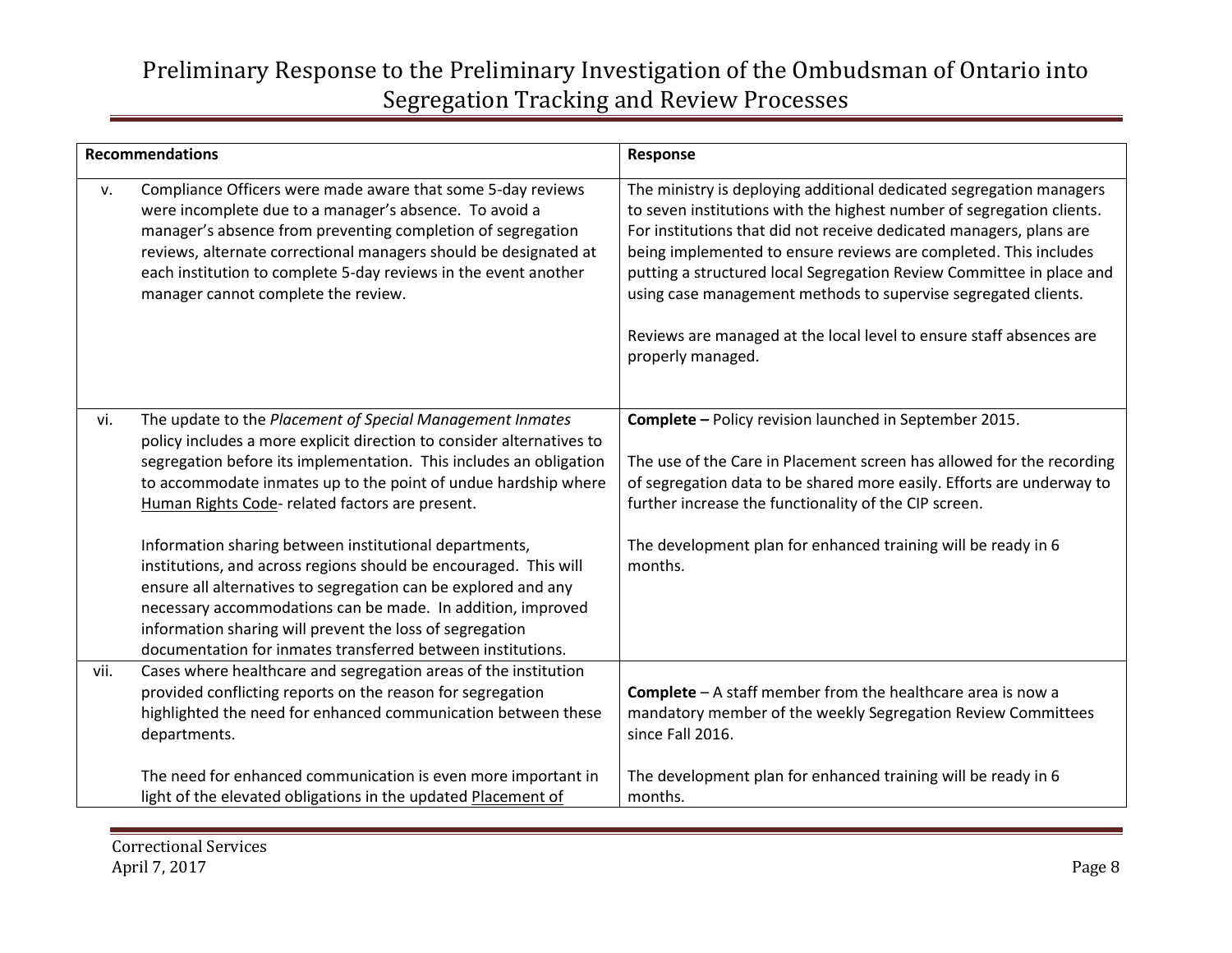| <b>Recommendations</b> |                                                                                                                                                                                                                                                                                                                                                                                                                                                                                                                                                                                                                                                                           | Response                                                                                                                                                                                                                              |
|------------------------|---------------------------------------------------------------------------------------------------------------------------------------------------------------------------------------------------------------------------------------------------------------------------------------------------------------------------------------------------------------------------------------------------------------------------------------------------------------------------------------------------------------------------------------------------------------------------------------------------------------------------------------------------------------------------|---------------------------------------------------------------------------------------------------------------------------------------------------------------------------------------------------------------------------------------|
|                        | Special Management Inmates policy. Healthcare and segregation<br>areas should cooperate to ensure all alternatives to segregation<br>are explored and all Human Rights Code- related factors are<br>accommodated to the point of undue hardship.                                                                                                                                                                                                                                                                                                                                                                                                                          |                                                                                                                                                                                                                                       |
| viii.                  | Descriptions of cells in OTIS should be updated on a continuing<br>basis to accurately reflect whether the cell is used for the purpose<br>of segregation.                                                                                                                                                                                                                                                                                                                                                                                                                                                                                                                | Work to address this recommendation is underway as part of DCAMR.<br>Beginning the week of April 3, 2017, the ministry is verifying exact<br>capacity configurations in OTIS for each institution, including<br>segregation capacity. |
| ix.                    | The Ministry should explore the feasibility of using the Historical<br>Care in Placement function in OTIS to track the amount of time an<br>inmate spends in segregation. This tracks all placements in<br>segregation and could be used to more easily determine whether<br>an inmate is placed in segregation for a continuous period of 30<br>days, or for 60 days within a calendar year.                                                                                                                                                                                                                                                                             | Complete - As of January 9, 2017, the CIP screen is now being used<br>provincewide.                                                                                                                                                   |
| X.                     | Some segregation information could not be obtained by<br>Compliance Officers through self-reporting from the institution. In<br>these cases, the inmate who had been in segregation for 30 days or<br>more had been transferred to another institution.<br>To prevent a transfer from interfering in the segregation process,<br>and to prevent the loss of critical segregation information,<br>segregation documentation should be treated as "crucial<br>information" within the meaning of the Transfer policy within the<br>ISPPM. This involves the transmission of segregation<br>documentation to the receiving institution prior to transfer, where<br>possible. | Complete - The use of the CIP screen has eliminated the loss of<br>transfer data. CIP records in OTIS are available to receiving institutions<br>upon the transfer of an inmate.                                                      |
|                        | 24. The Ministry of Community Safety and Correctional Services should<br>provide training and guidance to correctional staff on the importance<br>of fulsome and error-free segregation review documentation. This                                                                                                                                                                                                                                                                                                                                                                                                                                                        |                                                                                                                                                                                                                                       |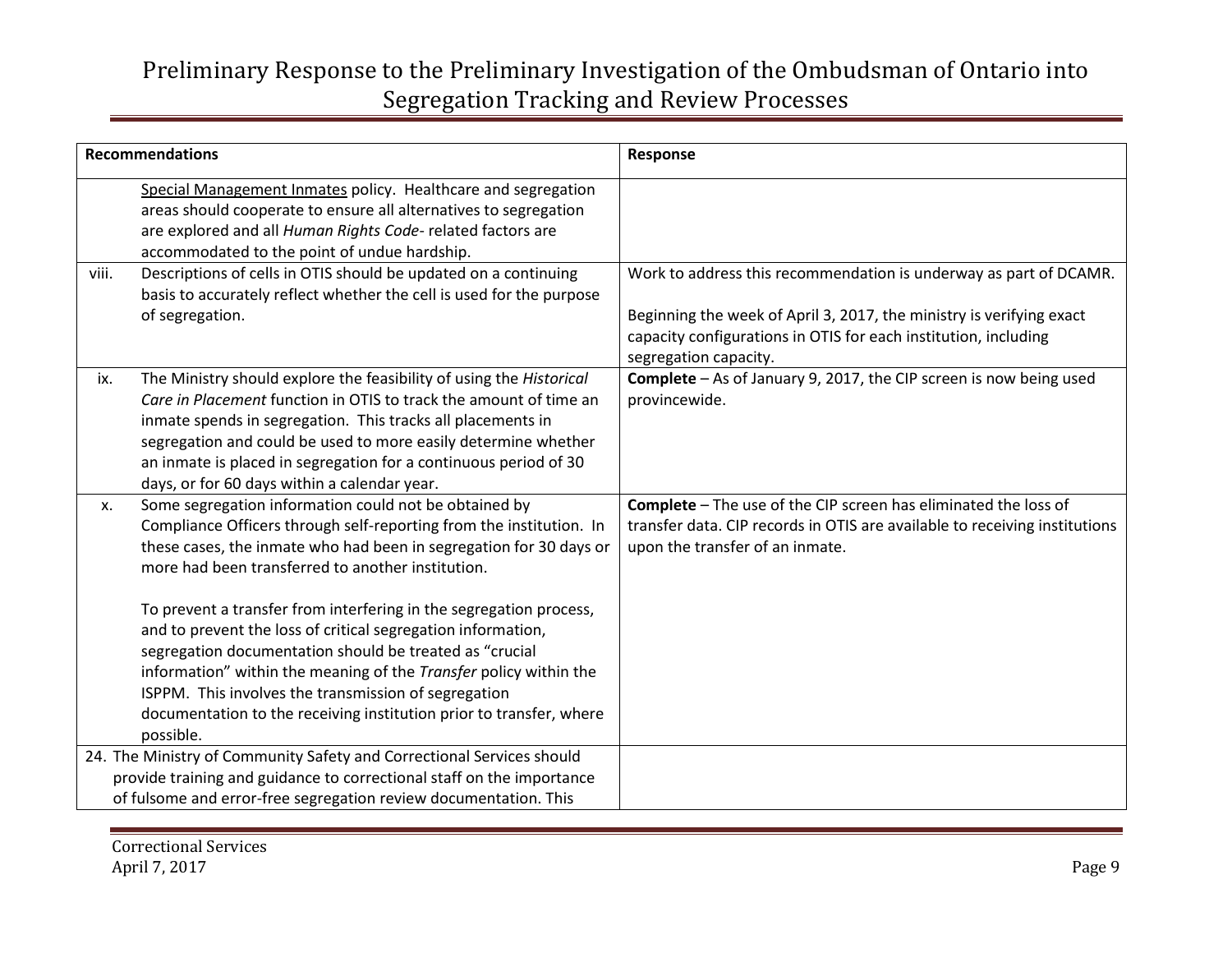| <b>Recommendations</b>                                                                                                                                                                                                       | Response                                                                                                                                                                                                                                                                                                                                                                                                                                                                                                                                                                                                                                                                                                                                                                                                                                                                                                                                                                                                                                                  |
|------------------------------------------------------------------------------------------------------------------------------------------------------------------------------------------------------------------------------|-----------------------------------------------------------------------------------------------------------------------------------------------------------------------------------------------------------------------------------------------------------------------------------------------------------------------------------------------------------------------------------------------------------------------------------------------------------------------------------------------------------------------------------------------------------------------------------------------------------------------------------------------------------------------------------------------------------------------------------------------------------------------------------------------------------------------------------------------------------------------------------------------------------------------------------------------------------------------------------------------------------------------------------------------------------|
| training should emphasize the importance of documenting why the<br>inmate was placed in segregation and what alternatives were<br>considered, as well as justifying why required certain steps have not<br>been taken.       | The Ministry accepts this recommendation and training for staff will<br>follow the development of a training plan, which will be ready in 6<br>months.                                                                                                                                                                                                                                                                                                                                                                                                                                                                                                                                                                                                                                                                                                                                                                                                                                                                                                    |
| 25. To promote consistency and accuracy, the Ministry of Community<br>Safety and Correctional Services should consider using dedicated staff<br>with specialized knowledge and training to complete the required<br>reviews. | The Ministry accepts this recommendation. In December 2016, the<br>ministry committed to hiring 239 staff, to investing in psychiatric<br>services, and to improving facilities.<br>Of the 239 staff, 231 will be assigned to institutions, with the largest<br>numbers being assigned to the seven facilities with the highest<br>numbers of segregation clients.<br>The new positions will use case management methods and will be<br>provided with direction (new and updated policies and procedures) as<br>well as necessary tools to support their role (i.e., specialized forms,<br>training and orientation to function and role).<br>This role will include assessing the inmate's placement in segregation<br>and reviewing alternatives to segregation and reintegration to other<br>living units away from segregation where possible.<br>Eight of the positions announced are corporate resources, with five<br>providing oversight to institution segregation practices.<br>All job competitions are complete, and hiring is expected to be |
|                                                                                                                                                                                                                              | complete in the next three months.                                                                                                                                                                                                                                                                                                                                                                                                                                                                                                                                                                                                                                                                                                                                                                                                                                                                                                                                                                                                                        |
| 27. The Ministry of Community Safety and Correctional Services should                                                                                                                                                        | The ministry is committed to eliminating duplication in the                                                                                                                                                                                                                                                                                                                                                                                                                                                                                                                                                                                                                                                                                                                                                                                                                                                                                                                                                                                               |
| develop processes and procedures to integrate the 5-day and 30-day                                                                                                                                                           | management of segregation data as part of DCAMR and broader                                                                                                                                                                                                                                                                                                                                                                                                                                                                                                                                                                                                                                                                                                                                                                                                                                                                                                                                                                                               |
| review process with the weekly segregation review committee                                                                                                                                                                  | Corrections reform, including finding ways to better integrate the 5-                                                                                                                                                                                                                                                                                                                                                                                                                                                                                                                                                                                                                                                                                                                                                                                                                                                                                                                                                                                     |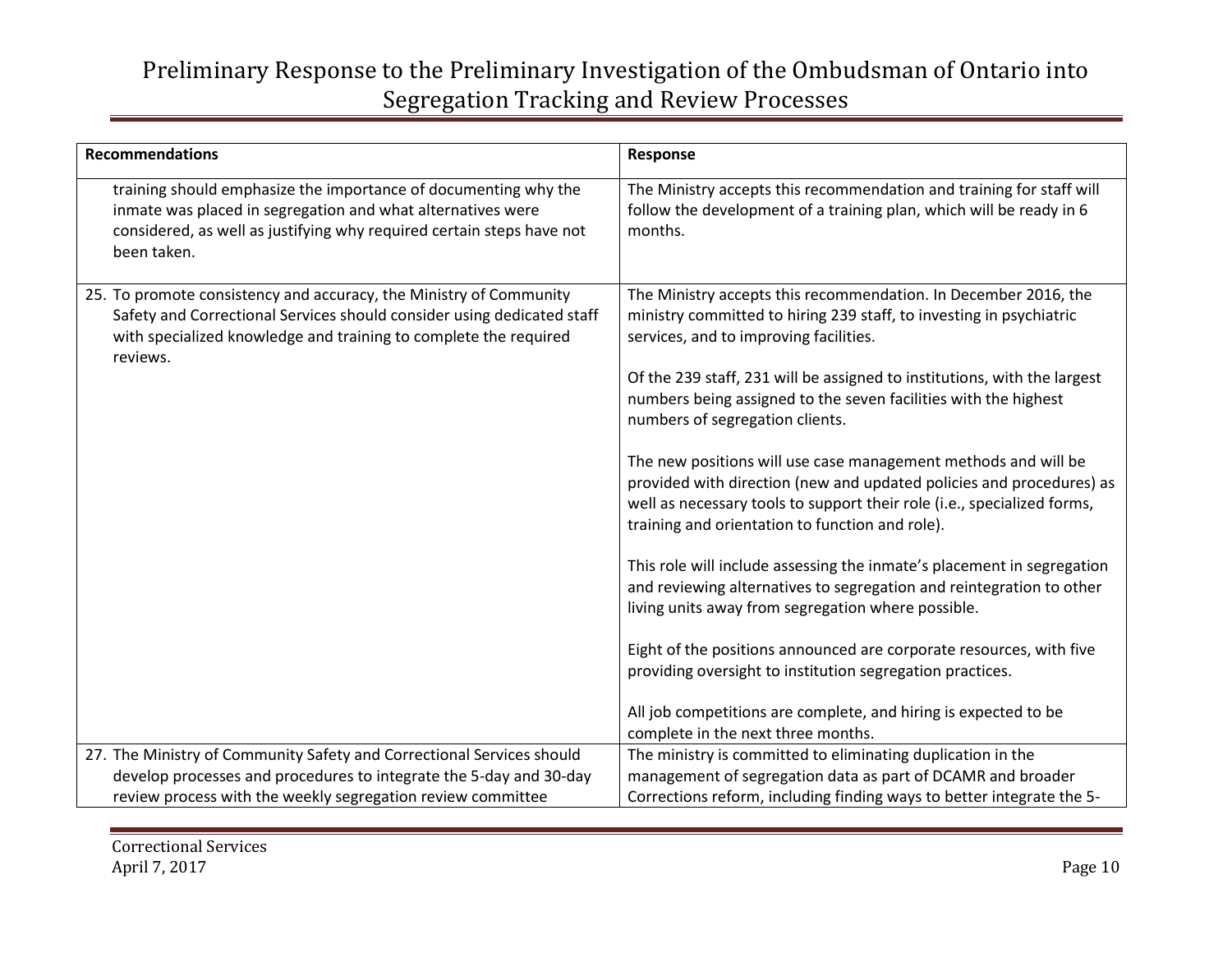| <b>Recommendations</b>                                                                                                                                                                                                                                                                                                                                                                                     | Response                                                                                                                                                                                                                                                                                                                                                                                                                                                                                                                                                                                                                                                                                                                                                                                                                                                                                                                                                                                                                                                                              |
|------------------------------------------------------------------------------------------------------------------------------------------------------------------------------------------------------------------------------------------------------------------------------------------------------------------------------------------------------------------------------------------------------------|---------------------------------------------------------------------------------------------------------------------------------------------------------------------------------------------------------------------------------------------------------------------------------------------------------------------------------------------------------------------------------------------------------------------------------------------------------------------------------------------------------------------------------------------------------------------------------------------------------------------------------------------------------------------------------------------------------------------------------------------------------------------------------------------------------------------------------------------------------------------------------------------------------------------------------------------------------------------------------------------------------------------------------------------------------------------------------------|
| meetings. The integrated process should eliminate unnecessary<br>duplication and ensure that information is shared between the multi-<br>disciplinary team that supports segregated inmates and the staff who<br>complete the segregation reporting.                                                                                                                                                       | day and 30-day review process with the weekly segregation review<br>committee meetings.<br>The interdisciplinary weekly segregation review committees are                                                                                                                                                                                                                                                                                                                                                                                                                                                                                                                                                                                                                                                                                                                                                                                                                                                                                                                             |
| 28. The Ministry of Community Safety and Correctional Services should<br>ensure the minutes and recommendations produced by weekly review<br>committees are included with the segregation reporting information                                                                                                                                                                                            | required to forward all recommendations to the Superintendent for<br>review.                                                                                                                                                                                                                                                                                                                                                                                                                                                                                                                                                                                                                                                                                                                                                                                                                                                                                                                                                                                                          |
| sent to regional and senior Ministry staff.<br>29. The Ministry of Community Safety and Correctional Services should<br>ensure that all 30-day reports are rigorously reviewed by regional and<br>senior Ministry staff to make certain that administrative segregation is<br>only being used as a last resort and that the conditions of confinement<br>are the least restrictive possible in every case. | Effective April 14, 2017 Superintendents will forward the Segregation<br>Review Minutes and recommendations to the regional office.<br>Regional Offices will include the Segregation Review Committees<br>minutes and recommendations with their Regional 30-Day<br>Segregation Report.                                                                                                                                                                                                                                                                                                                                                                                                                                                                                                                                                                                                                                                                                                                                                                                               |
|                                                                                                                                                                                                                                                                                                                                                                                                            | In December 2016, the ministry committed to hiring 239 staff, to<br>investing in psychiatric services, and to improving facilities.<br>These new staff positions included a dedicated Segregation<br>Compliance Manager for each regional office and a dedicated<br>Compliance Manager for the Assistant Deputy Minister's office. These<br>new managers will be tasked with reviewing all 30-day segregation<br>placement decisions with a mandate to ensure administrative<br>segregation is only being used as a last resort, and that the conditions<br>of confinement are the least restrictive possible.<br>The Regional and Corporate Compliance Managers will meet on a<br>monthly basis to discuss best practices in managing segregated<br>clients, improving conditions of confinement and sharing of regional<br>resources, where applicable. The Regional and Corporate Compliance<br>Managers will also be the identified link between the institutions and<br>the Ministry of Health and Long-Term Care for client placement in the<br>special psychiatric beds pilot. |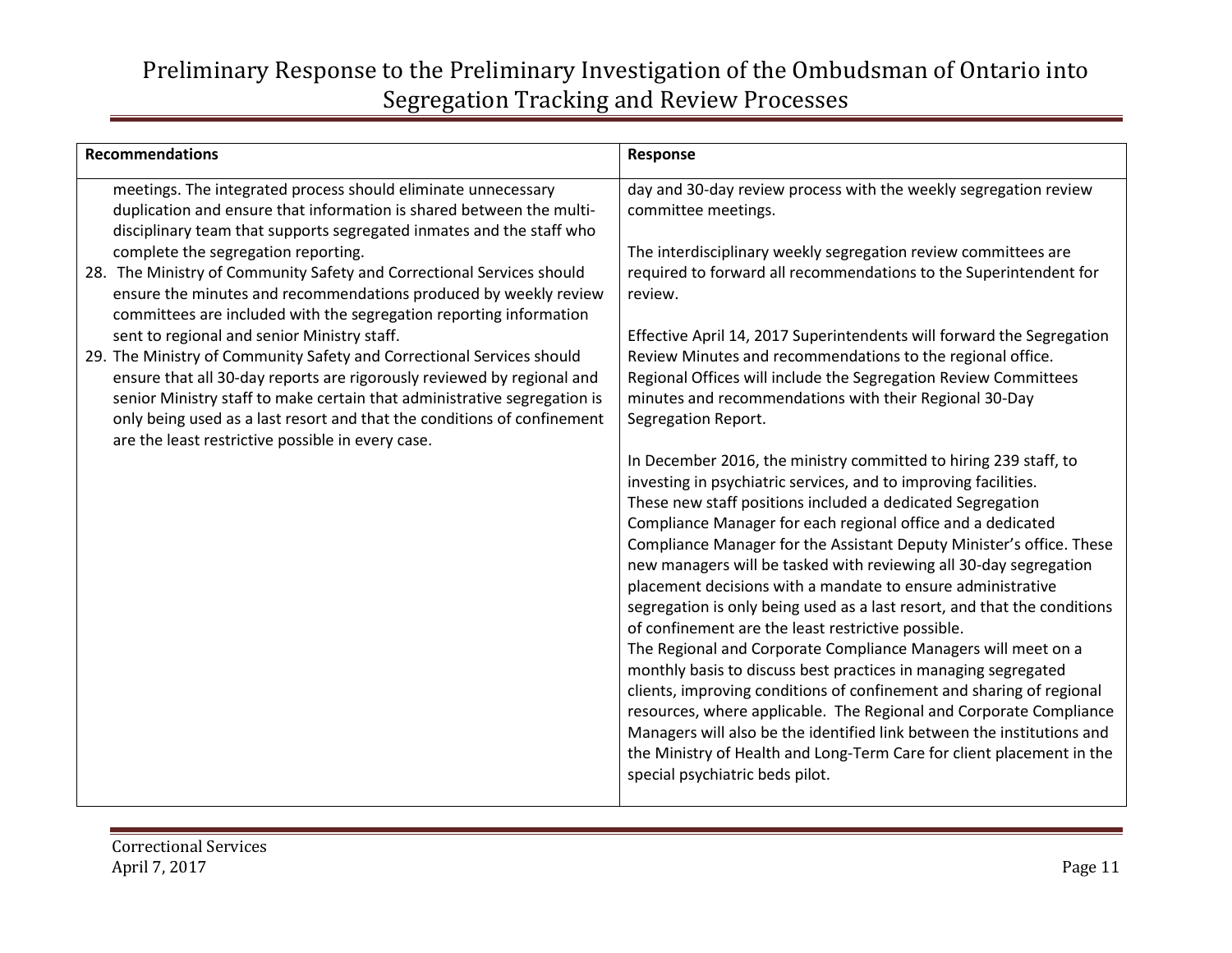| <b>Recommendations</b>                                                                                                                                                                                                                                                                                                                                                                                                                   | Response                                                                                                                                                                                                                                                                                                                                                                                                                                                                                                                                                                                                                                                                                                                                                                                                                                                                                                                                                                                                                                                                                                                                                                                                                                                                                                                                                                                                                                                       |
|------------------------------------------------------------------------------------------------------------------------------------------------------------------------------------------------------------------------------------------------------------------------------------------------------------------------------------------------------------------------------------------------------------------------------------------|----------------------------------------------------------------------------------------------------------------------------------------------------------------------------------------------------------------------------------------------------------------------------------------------------------------------------------------------------------------------------------------------------------------------------------------------------------------------------------------------------------------------------------------------------------------------------------------------------------------------------------------------------------------------------------------------------------------------------------------------------------------------------------------------------------------------------------------------------------------------------------------------------------------------------------------------------------------------------------------------------------------------------------------------------------------------------------------------------------------------------------------------------------------------------------------------------------------------------------------------------------------------------------------------------------------------------------------------------------------------------------------------------------------------------------------------------------------|
| 30. The Ministry of Community Safety and Correctional Services should<br>ensure that a special audit team, including individuals from the<br>Correctional Services Oversight and Investigations unit, regularly<br>reviews segregation placements to determine if they are in accordance<br>with regulation. Given the importance of ensuring compliance with<br>segregation policies, this procedure should be enshrined in regulation. | The ministry has established compliance oversight mechanisms<br>including internal audit and five new senior level managers<br>responsible for compliance.<br>The recommendation to enshrine compliance procedures in<br>regulation requires further consideration by the ministry and the<br>independent reviewer's interim report will provide additional<br>guidance that will help inform this work.<br>In December 2016, the ministry committed to hiring 239 staff, to<br>investing in psychiatric services, and to improving facilities.<br>Of the 239 staff, 231 will be assigned to institutions, with the largest<br>numbers being assigned to the seven facilities with the highest<br>numbers of segregation clients.<br>The new positions will use case management methods and will be<br>provided with direction (new and updated policies and procedures) as<br>well as necessary tools to support their role (i.e., specialized forms,<br>training and orientation to function and role).<br>This role will include assessing the inmate's placement in segregation<br>and reviewing alternatives to segregation and reintegration to other<br>living units away from segregation where possible.<br>Eight of the positions announced are corporate resources, with five<br>providing oversight to institution segregation practices.<br>All job competitions are complete, and hiring is expected to be<br>complete in the next three months. |